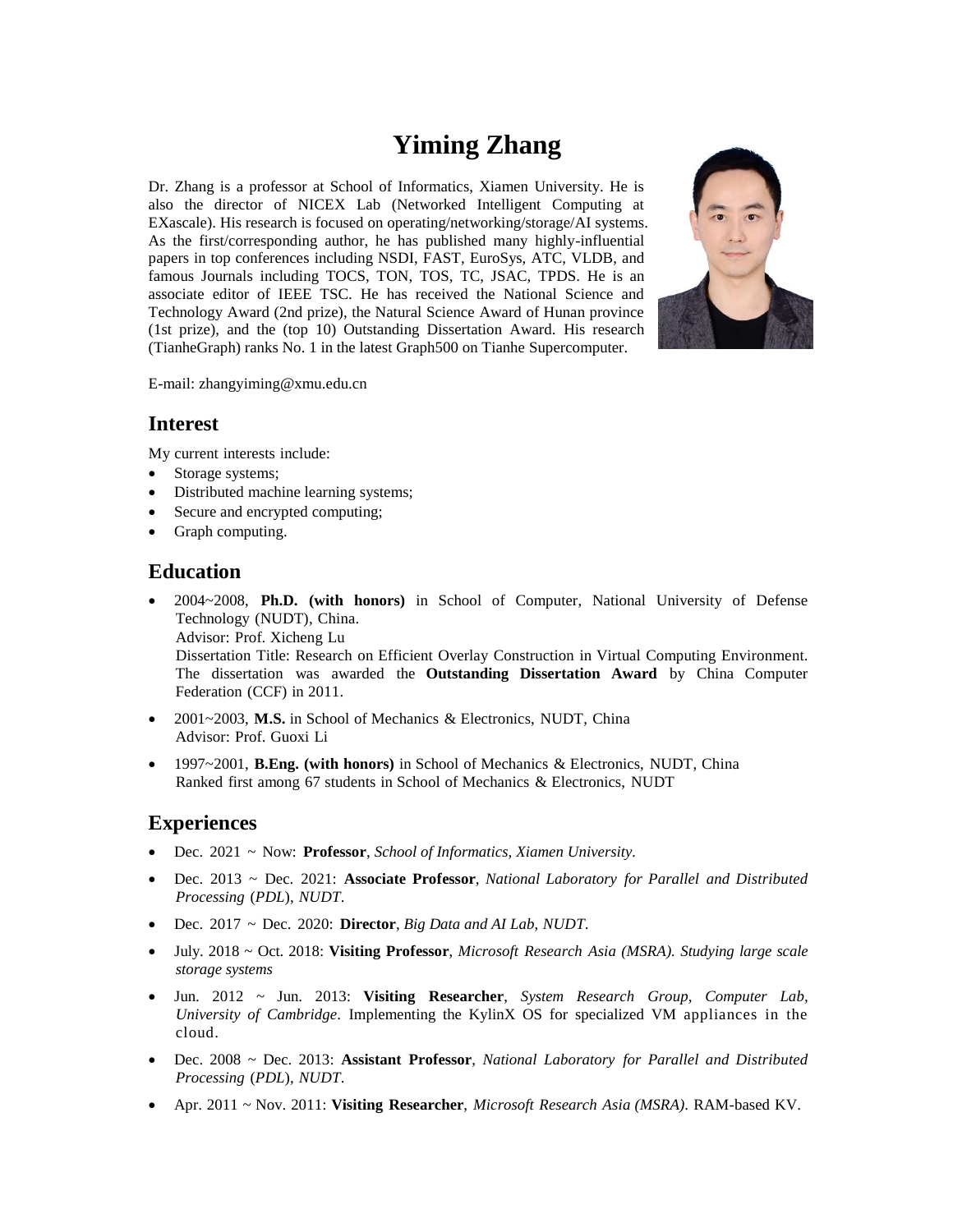# **Selected Publications**

#### **Recent Conference Papers:**

- Ruiming Lu, Erci Xu, **Yiming Zhang** (Corresponding), Guangtao Xue, et al. NVMe SSD Failures in the Field: the Fail-Stop and the Fail-Slow. **USENIX ATC** 2022.
- Xinbiao Gan, **Yiming Zhang** (Corresponding), Ruigeng Zeng, Jie Liu, Ruibo Wang, Tiejun Li, Li Chen, Kai Lu. XTREE: Traversal-Based Partitioning for Extreme-Scale Graph Processing on Supercomputers. **IEEE ICDE** 2022.
- Wenhao Lv, Youyou Lu, **Yiming Zhang**, Peile Duan, Jiwu Shu. InfiniFS: An Efficient Metadata Service for Large-Scale Distributed Filesystems. **USENIX FAST** 2022.
- Lujia Yin\*, **Yiming Zhang**\* (Corresponding), Zhaoning Zhang, et al. ParaX: Boosting Deep Learning on Many-Core CPUs. **VLDB** 2021. \***Co-primary authors**
- Lujia Yin, Li Wang, **Yiming Zhang**\* (Corresponding), Yuxing Peng. MapperX: Adaptive Metadata Maintenance for Fast Crash Recovery of DM-Cache Based Hybrid Storage Devices. **USENIX ATC** 2021.
- Li Wang\*, **Yiming Zhang**\* (Corresponding), Jiawei Xu, Guangtao Xue. MapX: Controlled Data Migration in the Expansion of Decentralized Object-Based Storage Systems. **USENIX FAST** 2020. \***Co-primary authors**
- Huiba Li\*, **Yiming Zhang**\* (Corresponding), Haonan Wang, Ping Zhong. UrsaL: Ultra-Efficient, Reliable, Scalable, and Available Block Storage at Low Cost. **IEEE INFOCOM** 2020. \***Co-primary authors**
- Dongsheng Li<sup>\*</sup>, **Yiming Zhang**<sup>\*</sup> (Corresponding), Jinyan Wang, Kian-Lee Tan. TopoX: Topology Refactorization for Efficient Graph Partitioning and Processing. **VLDB** 2019. \***Co-primary authors**
- Huiba Li\*, **Yiming Zhang**\* (Corresponding), Zhiming Zhang, Shengyun Liu, et al. URSA: Hybrid Block Storage for Cloud-Scale Virtual Disks. **ACM EuroSys** 2019. \***Co-primary authors**
- **Yiming Zhang**, Jon Crowcroft, Dongsheng Li, et al. KylinX: A Dynamic Library Operating System for Simplified and Efficient Cloud Virtualization. **USENIX ATC** 2018.
- Jiaxin Li, Yuxi Chen, Haopeng Liu, Shan Lu, **Yiming Zhang**, et al. PCatch: Automatically Detecting Performance Cascading Bugs in Cloud Systems. **ACM EuroSys** 2018.
- Huiba Li, **Yiming Zhang** (Corresponding), Zhiming Zhang, et al. PARIX: Speculative Partial Writes in Erasure-Coded Systems. **USENIX ATC** 2017.
- **Yiming Zhang**, Dongsheng Li, et al. CubeX: Leveraging Glocality of Cube-Based Networks for RAM-Based Key-Value Store. **IEEE INFOCOM** 2017.
- Ziyang Li, **Yiming Zhang**, Dongsheng Li, et al. OPTAS: Decentralized Flow Monitoring and Scheduling for Tiny Tasks. **IEEE INFOCOM** 2016.
- **Yiming Zhang**, Chuanxiong Guo, Dongsheng Li, Rui Chu, Yongqiang Xiong, et al. CubicRing: Enabling One-Hop Failure Detection and Recovery for Distributed In-Memory Storage Systems. **USENIX NSDI** 2015.

#### **Journal Papers:**

- **Yiming Zhang**, Lujia Yin, Dongsheng Li, Yuxing Peng, Kai Lu. ParaX: Bandwidth-Efficient Instance Assignment for DL on Multi-NUMA Many-Core CPUs. **IEEE Transactions on Computers (TC)**. Published online, doi: 10.1109/TC.2022.3145164.
- **Yiming Zhang**, Kai Lu, Wenguang Chen. Processing Extreme-Scale Graphs on China's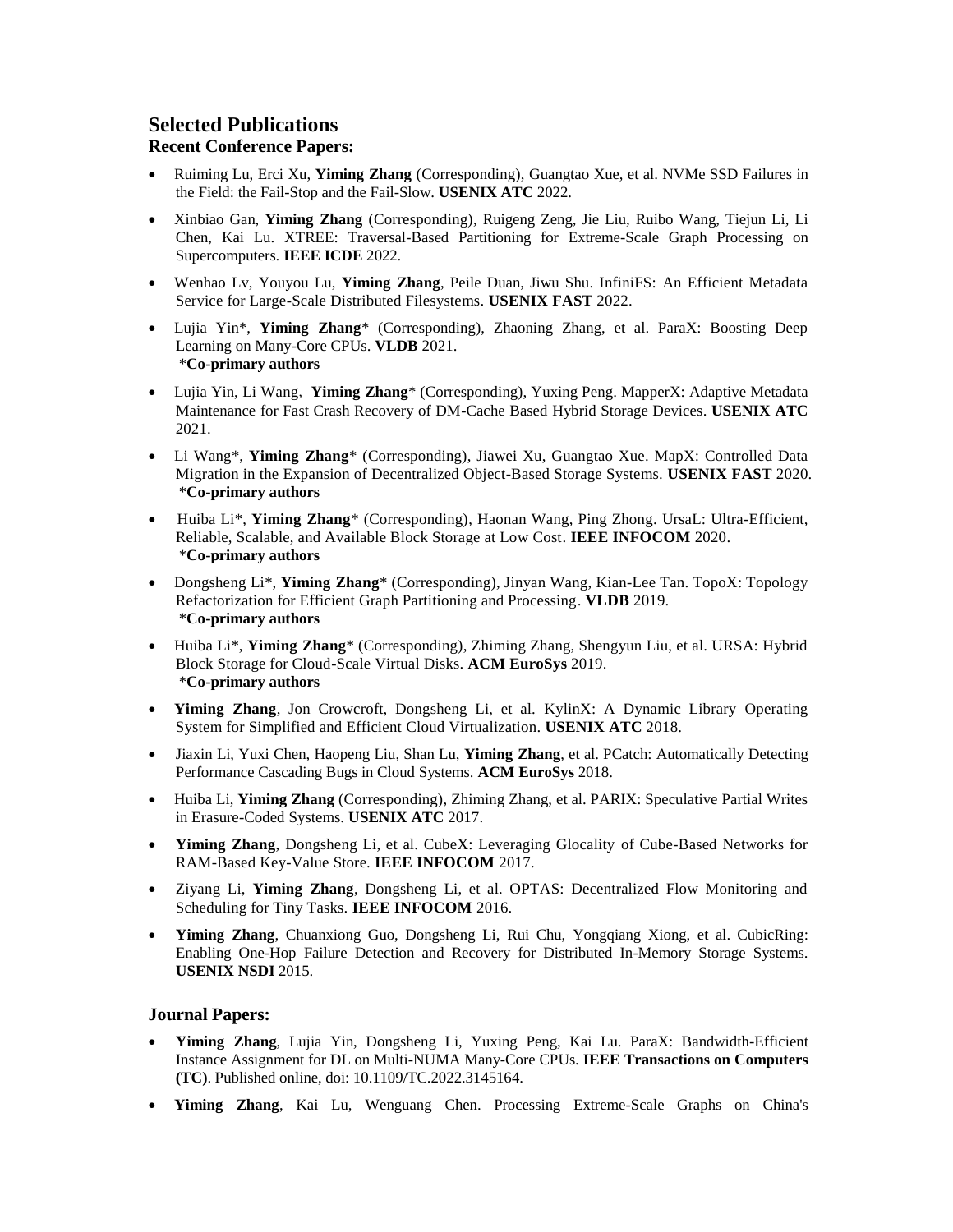Supercomputers. **Communications of the ACM (CACM)**. 64(11): 60-63, 2021.

- Xinbiao Gan, **Yiming Zhang** (Corresponding), Ruibo Wang, Chunye Gong, Tiaojie Xiao, Ruigeng Zeng, Jie Liu, Kai Lu. TianheGraph: Customizing Graph Search for Graph500 on Tianhe Supercomputer. **IEEE Transactions on Parallel and Distributed Systems (TPDS)**. Published online, doi: 10.1109/TPDS.2021.3100785.
- **Yiming Zhang**, Chengfei Zhang, Yaozheng Wang, Kai Yu, Jon Crowcroft. KylinX: Simplified Virtualization Architecture for Specialized Virtual Appliances. **ACM Transactions on Computer Systems (TOCS)**. 37(1-4): 1-27, 2021.
- **Yiming Zhang**, Dongsheng Li, et al. GraphA: Efficient Partitioning and Storage for Distributed Graph Computation. **IEEE Transactions on Services Computing (TSC)**. 14(1): 155-166, 2021.
- Zhiyao Hu, Dongsheng Li, Dongxiang Zhang, **Yiming Zhang**, Baoyun Peng. Optimizing Resource Allocation for Data-Parallel Jobs Via GCN-Based Prediction. **IEEE Transactions on Parallel and Distributed Systems (TPDS)**, 32(9): 2188-2201, 2021.
- **Yiming Zhang**, Haonan Wang, Menghan Jia, Jinyan Wang, Dongsheng Li, Guangtao Xue, Kian-Lee Tan. TopoX: Topology Refactorization for Minimizing Network Communication in Graph Computations. **IEEE/ACM Transactions on Networking (ToN)**, 28(6): 2768-2782, 2020.
- **Yiming Zhang**, Huiba Li, Shengyun Liu, et al. PBS: Efficient Erasure-Coded Block Storage System Based on Speculative Partial Write. **ACM Transactions on Storage (ToS)**, 16(1): 1-25, 2020.
- Dongsheng Li, Zhiyao Hu, Zhiquan Lai, **Yiming Zhang**, Kai Lu. Coordinative Scheduling of Computation and Communication in Data-parallel Systems. **IEEE Transactions on Computers (TC)**. Doi: 10.1109/TC.2020.3039238.
- **Yiming Zhang**, Dongsheng Li, Ling Liu. Leveraging Glocality for Fast Failure Recovery in Distributed RAM Storage. **ACM Transactions on Storage (ToS)**, 15(1): 1-24, 2019.
- **Yiming Zhang**, Dongsheng Li, et al. CubicRing: Exploiting Network Proximity for Distributed In-Memory Key-Value Store. **IEEE/ACM Trans. on Networking (ToN)**, 25(4): 2040-2053, 2017.
- **Yiming Zhang**, Dongsheng Li, Zhigang Sun, Feng Zhao, Jinshu Su, Xicheng Lu. CSR: Classified Source Routing in DHT-Based Networks. **IEEE Trans. Cloud Computing (TCC)**, 6(2): 464-477, 2018.
- **Yiming Zhang**, Rong Chang, Paul Townend. Special Section on Virtualization and Services for Cloud-Based Application Systems. **IEEE Transactions on Services Computing (TSC)**, 12(1), 2019.
- Feng Huang, **Yiming Zhang** (Corresponding), Dongsheng Li, et al. meGautz: A High Capacity, Faulttolerant and Traffic Isolated Modular Datacenter Network. **IEEE Transactions on Services Computing (TSC)**, 11(1): 117-130, 2018.
- Ting Li, **Yiming Zhang** (Corresponding), Hao Liu, et al. Fast Compressive Spectral Clustering for Large-Scale Sparse Graph. **IEEE Transactions on Big Data (TBD)**. Published online. Doi: 10.1109/TBDATA.2019.2931532.
- **Yiming Zhang**, Ling Liu. Distributed Line Graphs: A Universal Technique for Designing DHTs Based on Arbitrary Regular Graphs. **IEEE Transactions on Knowledge and Data Engineering (TKDE)**, 24(9): 1556-1569, 2012.
- **Yiming Zhang**, Lei Chen, Xicheng Lu, Dongsheng Li. Enabling Routing Control in a DHT. **IEEE Journal on Selected Areas in Communications (J-SAC)**, 28(1): 28-38, 2010.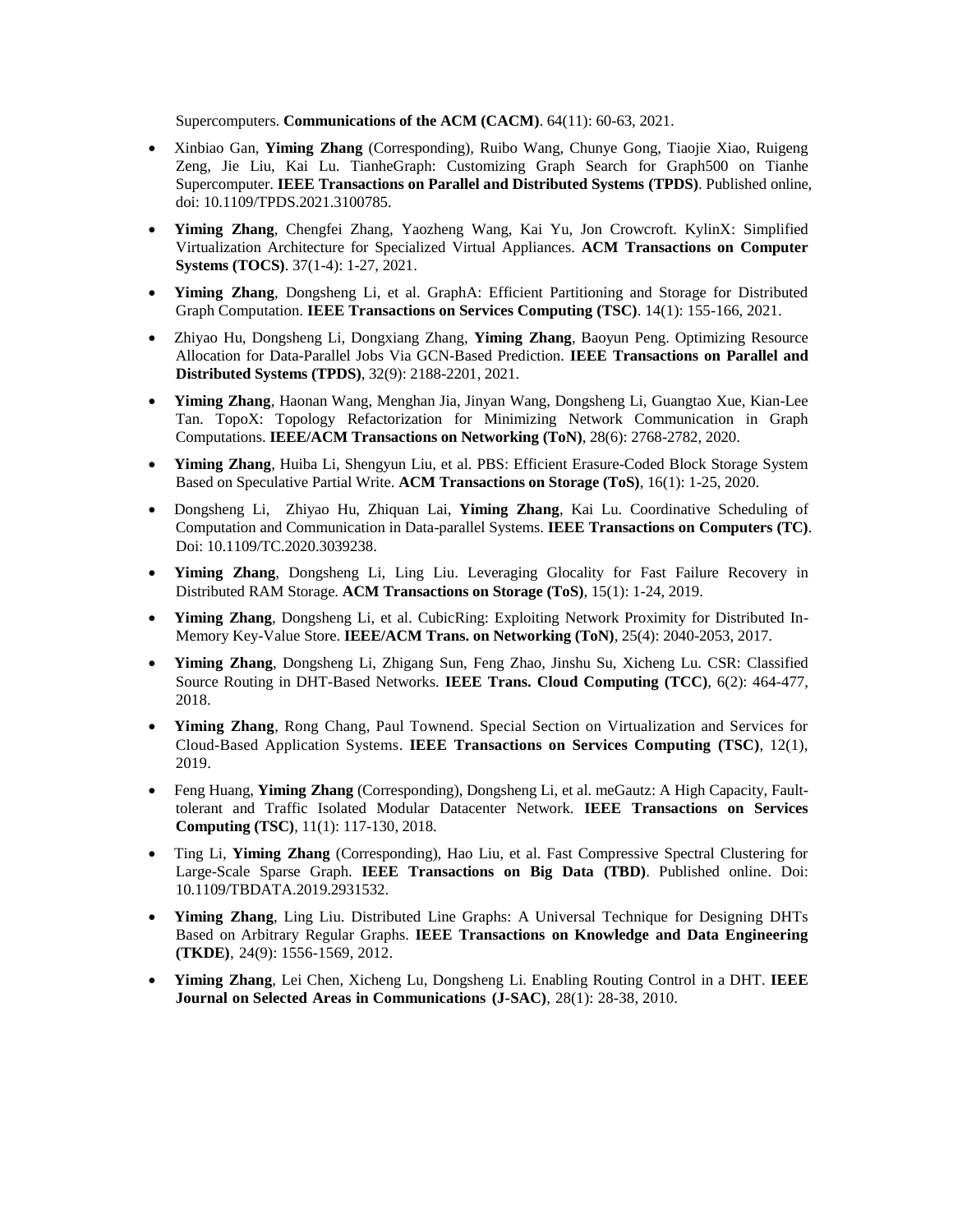## **Awards**

- **Science and Technology Award, First Class**, granted by *China Computer Federation (CCF)*, Dec. 2021
- **No. 1 in the Graph500 List (TianheGraph)**, ranked by *Graph500 steering committee*, June 2021
- **Outstanding Dissertation Award**, awarded by *China Computer Federation (CCF)* to the top 10 dissertations chosen nationally, Jan. 2011
- **National Science and Technology Award, Second Class**, granted by the *Chinese Ministry of Science and Technology*, Dec. 2012
- **Natural Science Award, First Class**, granted by the *Hunan Department of Science and Technolo*gy, Sep. 2018
- **Distinguished Chinese Student Scholarship**, granted by the *Chinese Ministry of Education* to the top 12 PhD students chosen nationally, Jul. 2008

# **Professional Activities**

- Member of **2022 EuroSys Roger Needham Award Committee**
- Associate editor of **IEEE Transactions on Computers**
- Associate editor of **IEEE Transactions on Services Computing**
- Chair of **CCF Outstanding Dissertation Award Winners Group** (2016-2017)
- Editor of **TSC special issue** on "Virtualization and Services for Cloud-Based Application Systems"
- PC Chair of **IEEE International Conference on Big Data Processing Systems** 2018
- PC Chair of **IEEE JointCloud Computing Workshop** 2017
- PC Chair of **IEEE Large Scale Clustering Algorithms Workshop** 2016
- PC member of **IEEE AAAI** 2020
- PC member of **IEEE ICDCS** 2017, 2011
- PC member of **IEEE ICWS** 2020, 2019, 2018, 2017
- PC member of **P2P** 2010

# **Selected Projects** (http://nicexlab.com/)

- Principal Investigator: **NSFC** (Grant No. 61772541, 61379055, 60903205)
- Executive Principal Investigator: **NSFC** (Grant No. 61872376, 61379053)
- Main Contributor: **National Basic Research Program of China** (973, Grant No. 2016YFB1000100, 2014CB340303, 2011CB302601, 2005CB321801), **National High Technology Research and Development Program of China** (863, Grant No. 2011AA01A202)
- Cloud Operating Systems: KylinX
- Cloud Performance Debugging: PCatch
- Cloud Storage: PariX, Ursa, UrsaL, MapX, MapperX
- Cloud Reliable Memory: MemCube, CubeX
- Cloud Networking: OptaX, DLG
- Cloud VM Fast Booting: VirtMan, C4